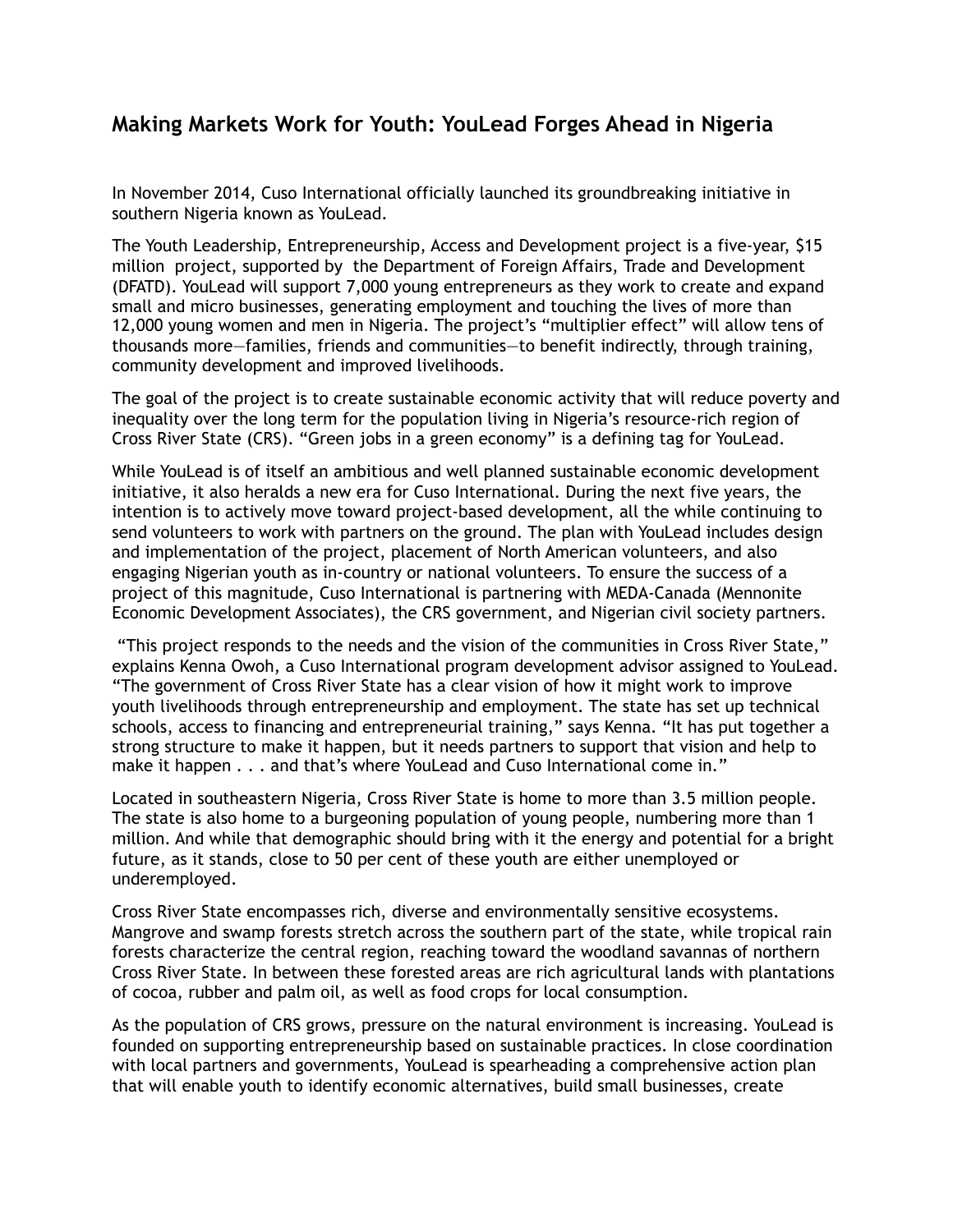employment, access training and funding, and pursue markets for new products based on environmentally sound practices.

YouLead is structured to generate jobs by supporting young entrepreneurs in the natural resource sectors found in CRS. In its first year, YouLead will pilot projects in six of the 18 local government areas (LGAs) of Cross River State. Each pilot project will assess and determine which products can be derived from local natural resources and, as improvements are made along the market value chain, will help generate economic activity and create employment.

Once these marketable products have been identified, work with local business leaders, civil society organizations, government departments and technical schools will result in volunteers being trained in the skills they need to benefit from participating in the value chain. Cross River State products and services have their base in agriculture, aquaculture, forestry and ecotourism. Examples identified to date include rice, cassava, cocoa, non-timber forest products such as wild honey, and snail and fish farming, as well as livestock such as cattle, poultry and goats.

"The value chain for each product should allow for fair, equitable, inclusive and genderneutral employment," emphasizes Chris Braeuel, Cuso International YouLead Project Director, based in Calabar. "Jobs can be created in each step of the chain: growing and harvesting, cleaning, packaging, labelling, marketing, shipping, etc. The result will be environmental sustainability, employment and improved livelihoods and communities."

Central to YouLead is the mobilization of youth participants. The Nigerian government has a long-standing, established Nigerian Youth Service Corp. Participation is mandatory for all university students; they are required to volunteer one year of service to the country in order to graduate. Each year, more than 300,000 graduates fan out to the 36 states across Nigeria. It's estimated that YouLead will mobilize around 50 youth service corp graduates, from disciplines such as agriculture, business, communications and natural resources, among others.

Since August 2014, YouLead has had 46 Nigerian youth volunteers travelling across the municipalities or LGAs to meet young people between the ages of 18 and 35 and to encourage them to take advantage of the opportunities that joining YouLead offers. These students form a vanguard that will disseminate and deliver the project throughout the CRS. They will be deployed to train and mentor other students, and will be supported by local businesses, government and non-governmental organizations, as well as technical schools. Eventually, "train the trainer" sessions will be organized, so that volunteers can teach new volunteers essential skills, thus contributing to the multiplier effect.

A number of volunteers have already formed the first "brigade" of YouLead volunteers. Adio Ruth Temitope is a 22-year-old university student about to graduate with a degree in social studies. Ruth is enthusiastic about volunteering for YouLead in the Mkpani community of Cross River State. "The major challenge in Cross River State," she explains, "is that most people are farmers and very few young people recognize the importance of formal education. Most of these young people are out of school and do not have jobs, so I'm meeting as many of them as I can and encouraging them to become involved in entrepreneurship and in YouLead." Ruth's recruiting efforts take place wherever likely candidates gather—at local cultural festivals, in cafes, walking along the street, or in meetings arranged through friends of friends. Sometimes she contacts young people by text message and includes information about the project. She also organizes workshops. "I tell them that this is an opportunity for them to be empowered and to improve their livelihoods."